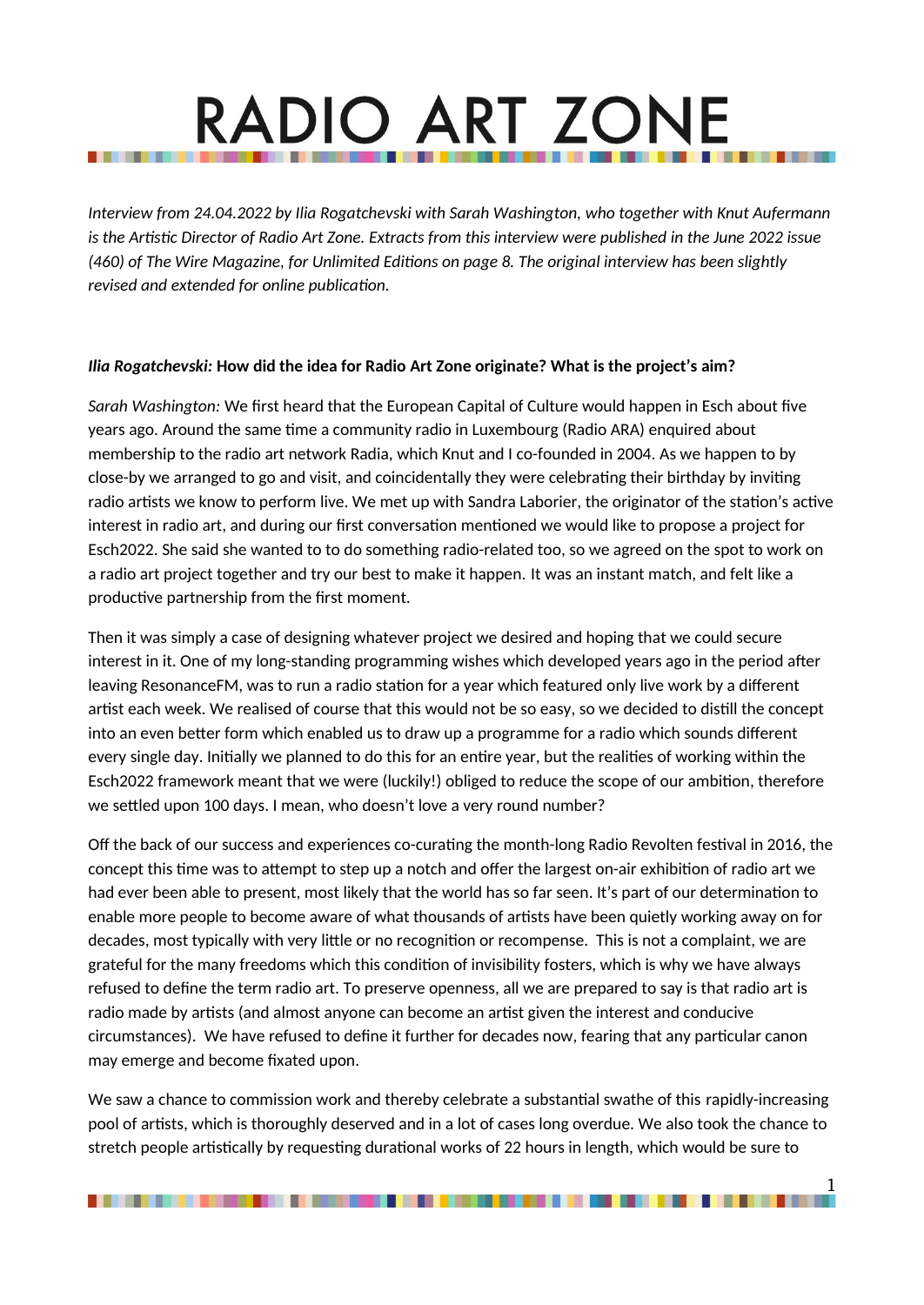bend minds and foster creative approaches, as well as allowing us to present a showcase of each artists own unique sound world. I tell them they got off lightly – it could have been a week! The overall idea is to demonstrate many of the techniques and spaces of radio as art form, and illuminate these further by presenting substantial new works.

Reaching as wide as possible an audience is something we always try to achieve, therefore we call upon our networks, such as Radia, to seek partnerships. Through our radio work at documenta 14 we happened to be in touch with members of ruangrupa, who became the curators of documenta 15. They have a strong interest in community radio as they create it themselves, therefore we selected our dates to run concurrently in the expectation that some sort of cross-pollination could take place. Their lumbung community radio project will be one of the partner stations for Radio Art Zone. Our media partner Resonance Extra will relay the whole 100 days across five cities in the UK. All our other partner stations can decide how much they would like to take, as they are free to dip in and out at will during gaps in their schedules or holiday breaks.

# *IR:* **Can you outline your curatorial approach to RAZ? (How did you choose the participating artists? Was it invite only or was there also an open call? What were your selection criteria? How long did it take to put everything together?)**

*SW:* We initially drew up a long list of 400 possible artists who we have worked or are in contact with to present to Esch2022, in an attempt to demonstrate our ability to pull off such an ambitious project. Once we had settled upon the 100 day format, we set about drawing up a shorter list to work from. We wanted a mix of the known and the lesser known, the old and the new, both experienced and inexperienced sound artists and people from other disciplines. Naturally we had a fair idea about certain artists we knew would relish the challenge and be able to pull off such a feat. On the other hand we were committed to the thought that anyone could do it if they put their mind to it.

There was no open call, however a number of artists contacted us once they heard about the project, and we engaged a few of these after probing their ideas. We loved incorporating this random element as it threw up some new-to-us people, which was part of our curation strategy. We carried out a fair bit of scouting around online, as it was not possible to travel to seek out previously unknown artists by experiencing their work in person. Although we did manage to invite several artists this way, it was not easy to work out who would be best suited to the task. The process was only successful when we found stunning examples of an artist's work, or they demonstrated processes which we felt could be adapted or updated for Radio Art Zone.

We had to try it at least, as we always incorporate an element of discovery into our projects by drawing in interesting artists from other disciplines or the nearby surroundings, perhaps to make radio for the first time. There is however no substitute for meeting, or ideally working with, artists and experiencing their methodologies and personalities up close. Additionally when we reached out to them a few friends suggested artists working in particular places outside of our reach, so in these cases we borrowed from their first-hand experience and took people on trust.

The overarching concept was to draw on as many topics, disciplines and approaches as possible, from radio to installation work to performance to drama to algorithmic composition to spoken word and documentary to plunderphonics. In other words any type of sound or art that can be transformed into artistic form for radio. Whenever relevant we made suggestions to artists about potential content, but most of them quickly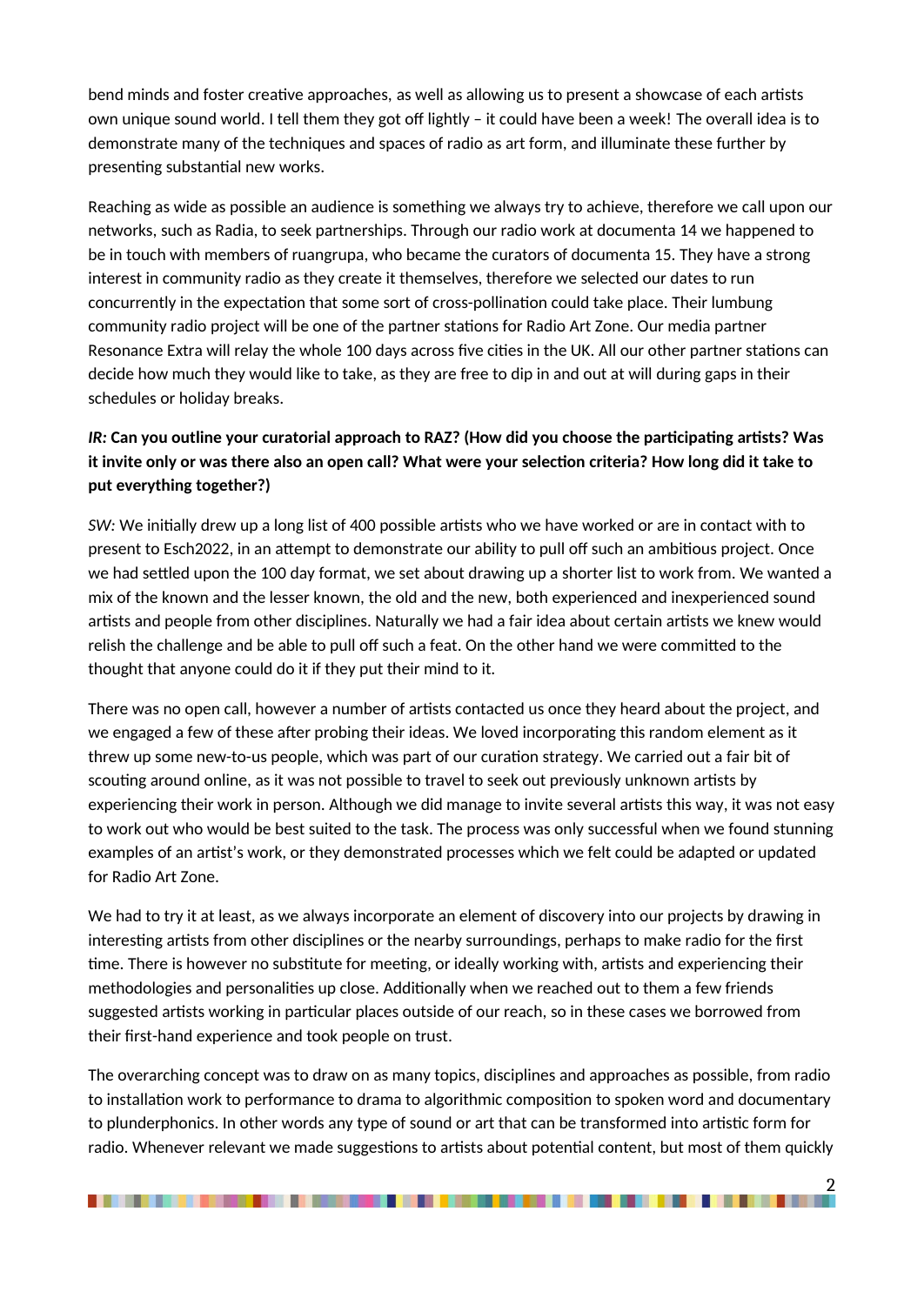came up with a fully-formed idea. We were totally amazed that only a couple of people declined the invitation overall, primarily due to the detailed way they construct their pieces. We tried to keep a few slots open as long as possible to incorporate any serendipitous latecomers, which is actually more satisfying than nerve-wracking as something always pops up at the last minute.

The entire process of designing and putting the project together took five years, although a lot of that time was spent languishing through one tedious and tense waiting period to another before we finally found out whether we would be selected or not, and if so, what the scope of the project could be given how much funding we would have to play with. (The budget was only decided at the very end of the process and a reduction was applied, which we were lucky enough to have restored by the city's culture department.) The signs were fairly good all along but the bureaucracy was painfully slow. Whilst trying to generate the necessary excitement in advance, we got sick of having to endlessly repeat that we were not sure yet if it would happen.

Once the go-ahead was looking likely (if still far from signed off), we prepared in earnest and it took a couple of years overall to settle on our selected artists. This was a process of allowing various impressions to drift in and out, continually revisiting specific ideas for contributors, and resting upon whatever seemed to best suggest itself over a period of time. Some programme slots were obvious from the outset due to particular artists needing to be represented in any such overview of both the current and historical scenes, others were much more elusive, only emerging after a drawn-out period of reflection and tuning-in. We did not worry about it overmuch as we knew that even at this substantial size we would not be able to incorporate everyone we would have liked to invite. We delayed some of the final decisions until it was getting a little uncomfortable, because it appeared to be important to allow the process to take its own time to percolate through us, and for that we needed to step out of our own way to a certain extent.

#### *IR:* **What were the pieces / proposals that stood out to you most? Why? Any surprising entries?**

*SW:* Through other Radio Art Zone participants we were lucky enough to get into contact with artists in the Democratic Republic of the Congo and Haiti, which has provided great interest and excitement in the ways they are presenting their local situations and concerns and turning them into radio. Mega Mingiedi & Jaguar Ntumi operate their show out of Mega's taxi, instigating interactions with passengers and local notable figures to excavate the cultural, social and political histories of their city Kinshasa. This show will be in French, luckily our team by virtue of being based in Luxembourg is exceptionally multi-lingual, therefore we have been able to communicate with artists such as these who we may have not otherwise been able to consider engaging.

Jean-Daniel Lafontant presents the Easter rituals and social gatherings of Temple Na-Ri-VéH, a spiritual compound that provides shelter, food and services to the local community in Port-au-Prince. From the graphic descriptions he gave us of these in an online meeting, I am sure we will be deeply drawn into a completely unknown, profound and exhilarating experience. This will also happen with the Brazilian Clovis trickster dance which will be performed live in Esch by long-time co-collaborator Leandro Nerefuh along with his associate Caetano. I am also eagerly anticipating whatever magic will certainly be conjured up by resident artist Julia Drouhin both during her month-long stay and on our final day in her apothecary of the airwaves show which will close the programme.

I have also been taken aback by the artists who have decided to carry out endurance feats or intricate pieces requiring a great deal of production work, as in Ralf Wendt's live 22-hour walking show, Felix Kubin's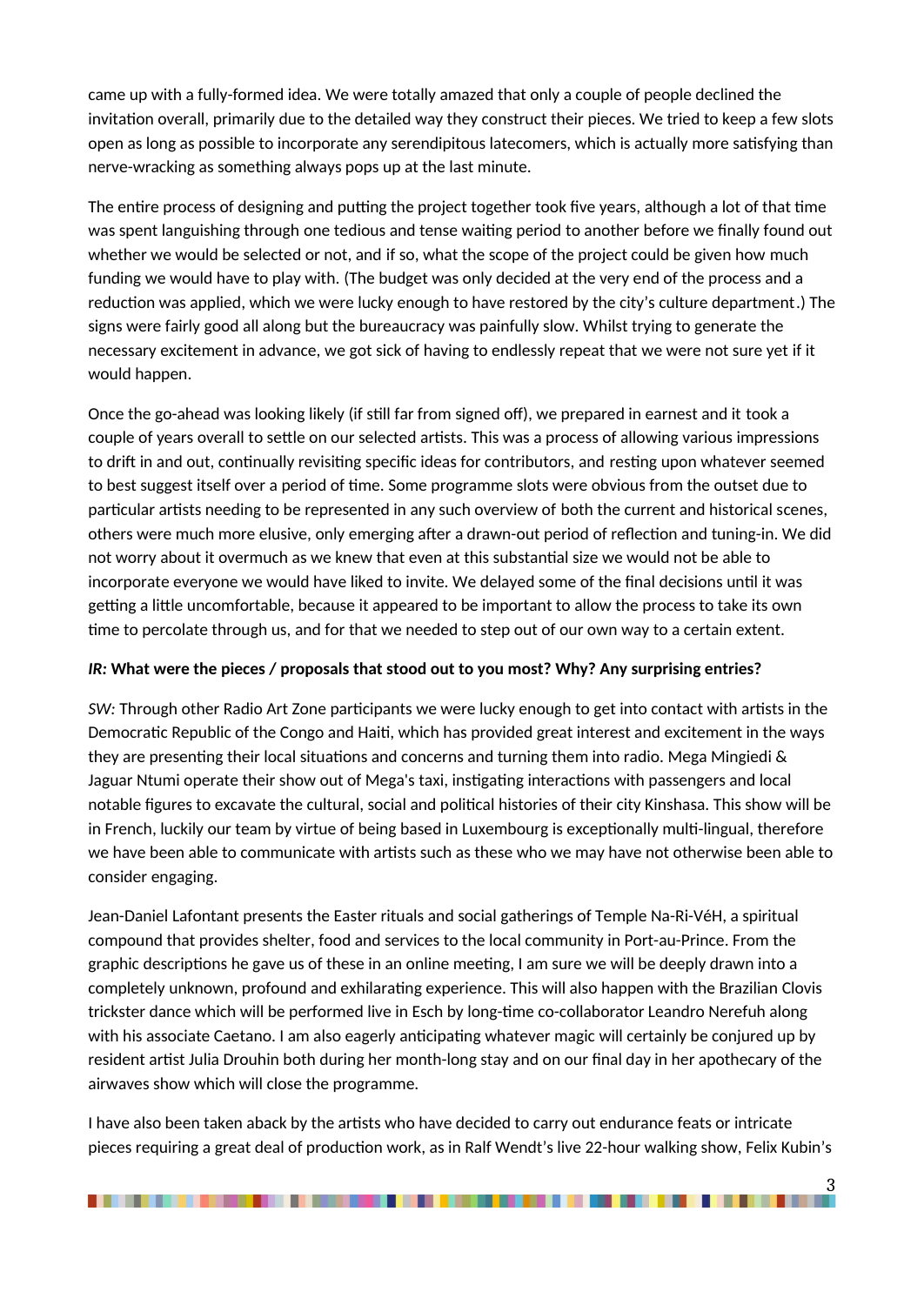self-talking clock, Julia Lee Barclay-Morton and Viv Corringham's performative rendition of Julia's entire dramatic output, or the exquisite filigree wealth of riches provided by Xentos Fray Bentos in his show from 100 years hence. What we are asking of them is not an easy feat to carry out, so you would expect and be willing to embrace a lot of shortcuts, yet some have gone way above and beyond what could reasonably be expected. Such dedication to producing work is incredibly inspiring and praise-worthy.

## *IR:* **In what way(s) does your curation for RAZ differ from previous projects by Mobile Radio (e.g. Radio Revolten)? Has your approach changed in any way over time?**

*SW:* Nothing has changed much over the years, it has always been about initiating the best project, big or small, for any given circumstance – or more rarely, creating the circumstances for a desired project. We do have some rules, like never to work with prima donnas… and that's because of the way we operate. We like things to work and we like to get them done with minimum fuss and bother. Every artist and project worker is on a level in our eyes, no matter age or experience, they command equal respect and admiration for their sterling efforts at making things happen.

In the best case we are able to establish mini artist-factories within our projects, leaving behind a wealth of new possibilities and opening doors to people who may have previously thought art was for other people. Art and life are very well integrated with us, and that only improves with time and experience. So I guess all that changes over the years is that we become more efficient and able to cut out more crap each time. You have to experience the specific problems art organisations cause before you can come up with manoeuvres to swerve, and later anticipate them. The most important thing you learn is to maintain as much independence as possible across every area of your projects.

While it is typically true that if you want something done well you must do it yourself, for large projects you must also find ways to get yourself into a position where you can bring the right people in to assist, who will get what you are trying to achieve and appreciate it. In the case of Radio Art Zone we struck gold with colleagues from our partner station Radio ARA, and everything flowed from there. The fact that we were together able to raise a budget to pay at least something to over 100 artists and groups, and to produce an event on the scale of an art biennial is a satisfying achievement. On top of that it is important to us that the entire project has the quality of an artwork in and of itself through the design of its form; it is a true privilege when you can find a way to carry out your precise vision. RAZ is a Matryoshka doll of artworks within artworks within artworks, as many of the artists are also inviting contributions from other artists within their 22 hour shows.

What is generally helpful too is that as artists ourselves we understand exactly how the artists work and what they need to know. That makes for a very flexible and dynamic work flow, hopefully minimising the potential for bad feelings. We attempt to protect ourselves and others as much as we can from whatever nonsense comes from forces outside our self-structured little universe. It is also important to emphasise the power of working as a curatorial duo, as it means you can better stand up to outside pressure, alternate the torments, and laugh things off a bit more easily. As well as bat solutions around, share the minor daily triumphs, and make the very best of each other's ideas.

But for events of these magnitudes you need a brilliant and flexible team of dedicated individuals who are each encouraged to play to their strengths. Plus it is necessary to build-in the ability to adjust to circumstances as you go along, because many things will change and not everything will work out as imagined. There is no point in forcing something that is not working: just switch tack, be prepared to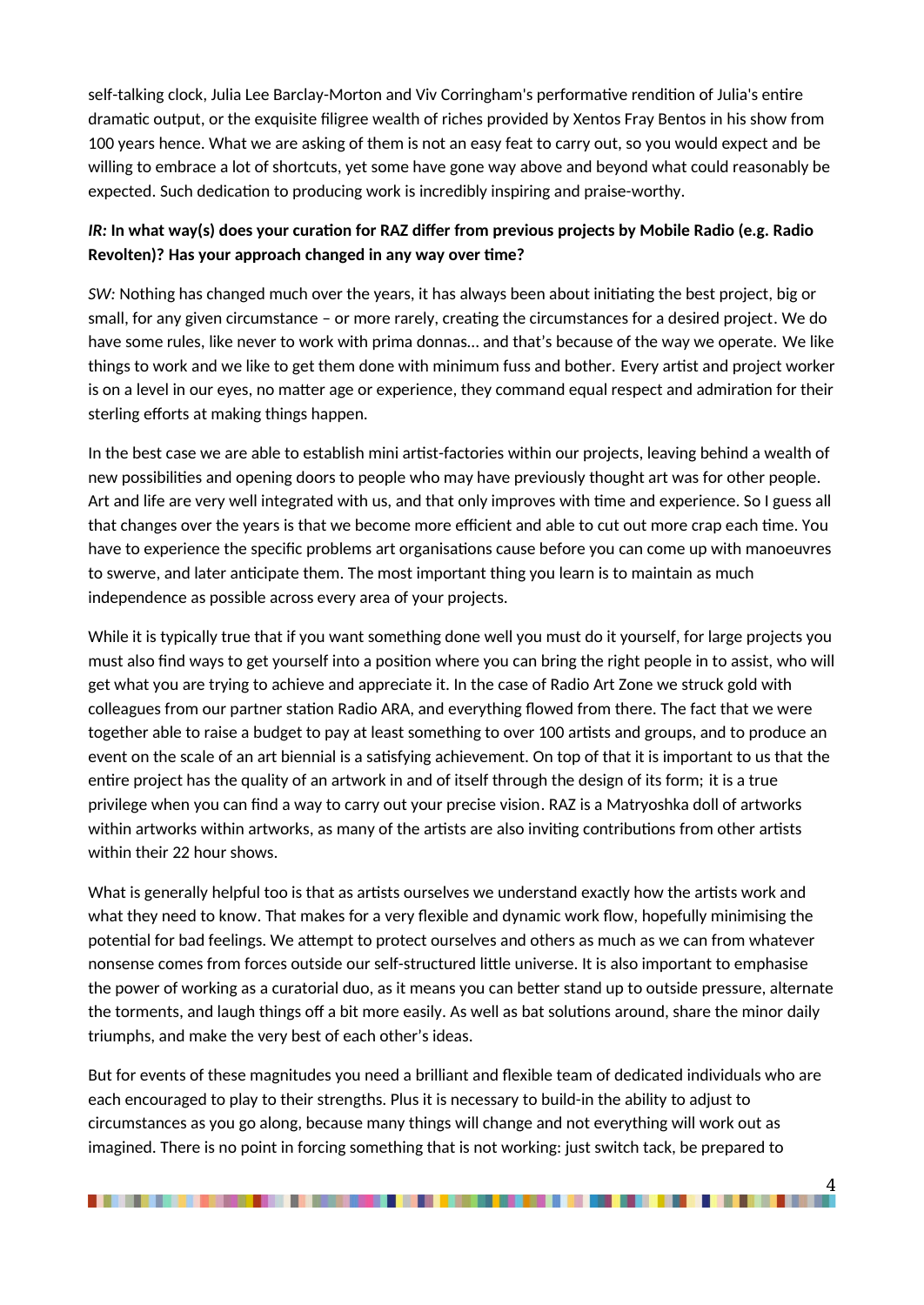reallocate a task, or hastily drop a fruitless plan and pick up a better one. And don't spend too much time on easily solvable or non-essential issues. Stick to the big issues and doggedly fight for them. Not everything needs to be discussed with everyone, so you need a firm sense of when best to take decisions and with whom. The flip side of this is to try not to cut anyone out of something which concerns them, as that can easily happen by oversight. The larger the team the harder this becomes, so although we don't have anywhere near as large a team this time as there was at Radio Revolten, it feels very comfortable and manageable hovering around ten to twelve closely connected people.

# *IR:* **I'm intrigued by the informal kitchen / cooking on air format. How did this idea materialise? What do you expect to achieve with it?**

*SW:* Well this is an example of something changing due to the result of previous practical experience. When we made a radio station for the São Paulo Biennial in 2012, we ordered a bed for our self-designed radio studio because we knew we would need it. Radiomakers and visitors alike used and loved that cosy platform bed, as we were were working such long hours over four months, and the biennial building was giant therefore some people came to hang out with us and needed a bit of respite.

What we did not foresee was the fact that we would have a really hard time feeding ourselves each day, due both to the difficulties of the part of town we were living in, and the absolutely terrible cafe on site. Therefore this time round we immediately said: we need a kitchen because we will need to eat! We had already noticed how expensive food is in Luxembourg. So that's how the idea developed, as we then realised we can put our lunch on air to create a very social and dynamic community-focused space where we find out about the lives and loves of many local people as we visit their kitchens and they visit ours.

The concept for the programming is what I have come to call 'Direct Radio' (to borrow a cinematic term), whereby we do not intervene with the action – we simply raise the fader in the middle of a conversation and fade out 2 hours later. This is to facilitate relaxed exchanges – as opposed to the tension engendered by interviews and being passed a microphone – because those are the situations where the most interesting things often get said. We will not formally introduce the upcoming shows, although the visiting artists are welcome to come and cook with us and we will naturally discuss their work as it comes up in conversation.

The key is informality, and eavesdropping into extraordinary and diverse cooking situations, accompanying listeners as they cook for themselves at home and thereby also offering a direct sense of being part of the proceedings. We are always interested in fostering community, and this will be an experiment to see how much more people feel included than they would by simply listening in to accompanying soundscape. Either way it will work of course, as it goes along with our ethos for this project which is: Radio to Live By. Will some people start to time their lunch to eat with us?

#### *IR:* **How many of the pieces were pre-produced? How many are live-to-air?**

*SW:* 35 of the shows are live, or at least part-live, so that's a little over a third of the programme. Mostly the live works will be carried out in Esch, but there are also nine live streams coming in from around the world

#### *IR:* **How did you approach the scheduling – randomised, conceptual, alphabetical, thematic etc.?**

*SW:* The main thought about this was to spread things out which have similar approaches, either by sonic properties or theme, because another motto of the project is: a radio which sounds different every day. For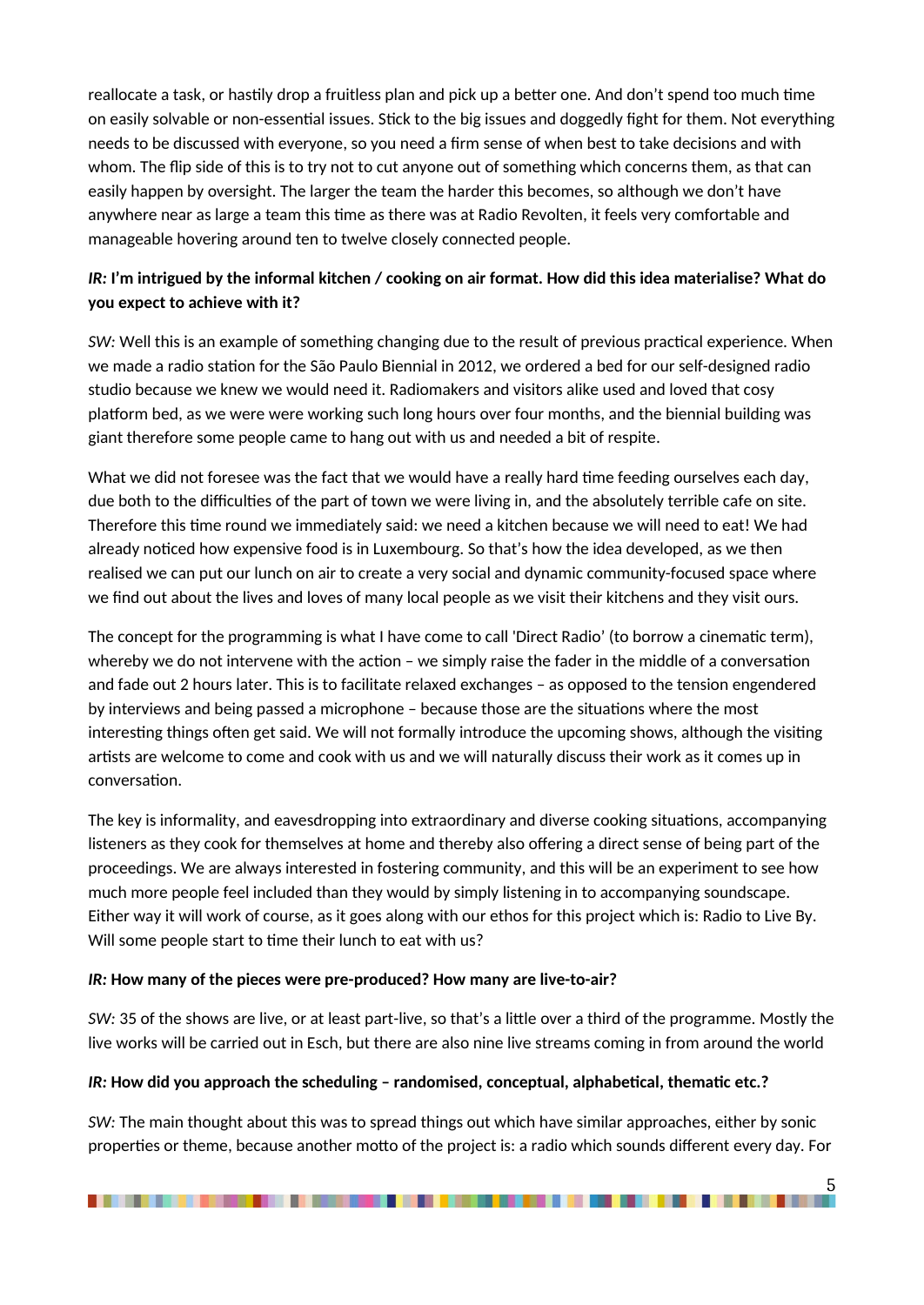example each month will feature its own plunderphonic offering (although all very different in style), and environmental recordings show – birds, mushrooms, trees and rivers are all topics of interest for instance. Or star sounds, natural radio, satellites, aliens etc. Firstly of course we had to place all the live shows, which we decided to put mainly at weekends and midweek, and luckily most of the dates we initially pencilled in fairly randomly worked for people. There was of course a little shuffling around to suit various artists, but once this was fixed we could progress to the prerecorded shows.

You just have to dive in and start somewhere, but what surprised me was that this seemingly daunting process sorted itself quickly out over a couple of team meetings. We had a great tool which helped enormously – we created a giant wall calendar with moveable colour-coded notes for the shows, where you could see the whole project at a glance. This simple technique was invaluable in enabling us to switch things about according to any chosen criteria.

We staggered the workload as we knew we could not cope with receiving all the works at once; people were assigned different dates to complete works by due to the commissioning process being spread out over a year or more, and a few people had to delay due to personal circumstances. So we at least had a good idea about which shows could be programmed early and which later. There were a few shows which could potentially align with significant dates for the artists, therefore we tried our best to accommodate any wishes in this respect.

Naturally there were a couple of last-minute cases of serendipity when something dropped out or moved and we could make it available for another artist who it suited perfectly. We were so secure in our process that It did not even cause a stir when one of our two month-long residency artists suddenly cancelled, we immediately had an idea of someone else who would fit perfectly and managed to squeeze them in according to their availability so that they could join us at late notice. Therefore: nice and easy does it!

## *IR:* **What are the challenges of curating over 100 artists' work, with each piece being almost a day in duration?**

*SW:* I can say that the quality of the artists was so high that most required minimal input from us. In fact we only needed to meet people for online chats if we had never met them before, or else there was uncertainty due to them being unfamiliar with radio and they required coaching, or someone requested a particular extra input. The stumbling block for a few artists was understanding that we wanted all new work to be produced, as several people initially offered playlists of existing works. We managed to steer people away from that for the most part, even so there will be a couple of such shows (for example showcasing large communities of artists).

What we learned was that although we prepared the most comprehensive FAQ imaginable based on our past experiences of what was most useful to know, it appeared that many people did not read it, let alone refer to it when they had even a simple question. For example, it was necessary to continually remind people that their shows start at 2pm and go until 12 noon the following day. Which I can understand as I suppose it did not compute very easily!

The rest of the challenge is the perspiration part – the sheer slog of receiving such long works and having to check them carefully. Of course we are not able to listen to each one in its entirety but we manage to quickly arrive at a good sense of the piece. It is fairly easily assess the files for potential technical problems, meaning that when we spot something we can request a repair or offer the assistance of our engineers.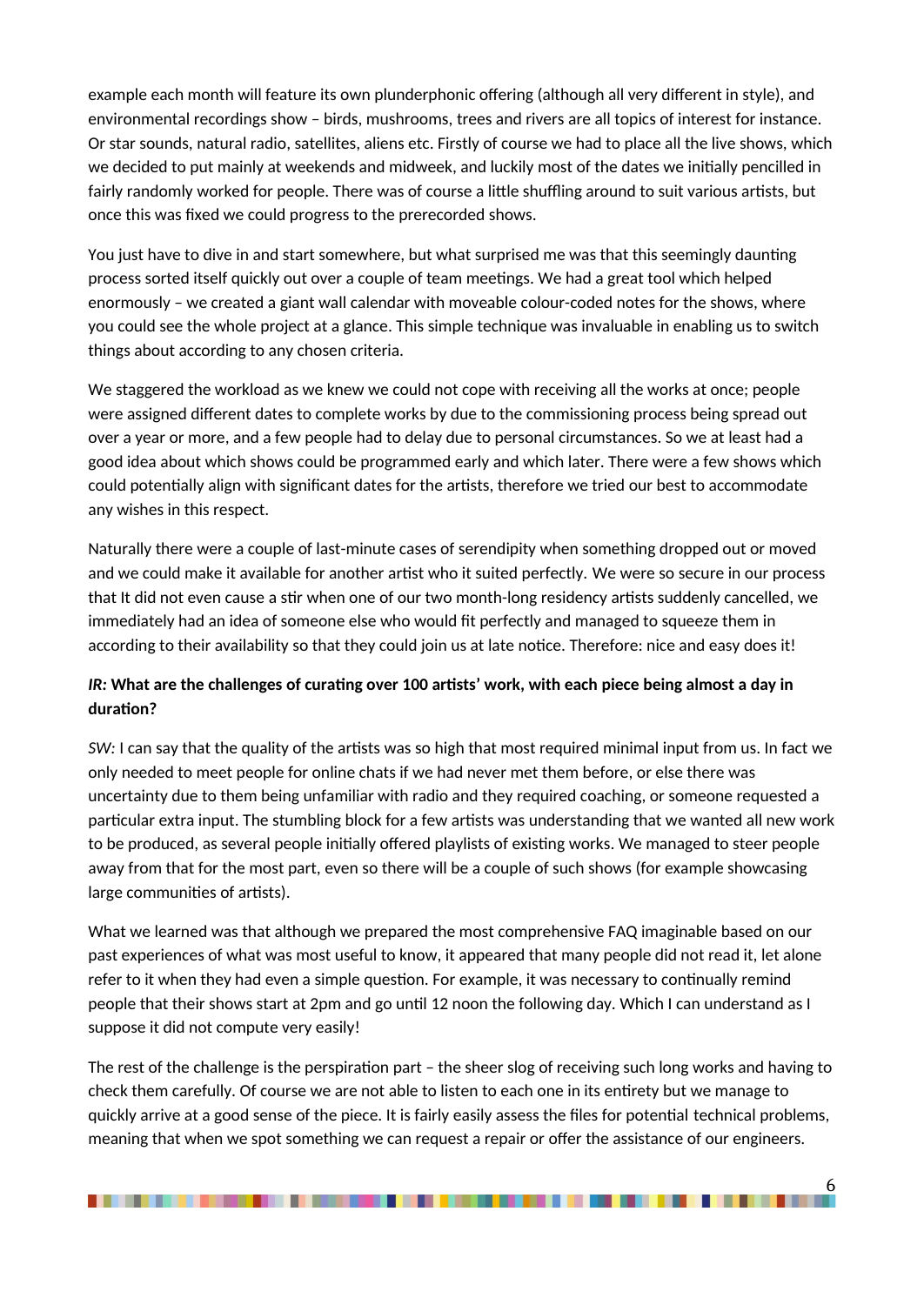A few participants were not fully (or at all) experienced with sound recording and therefore may have underestimated the advice to throughly test out techniques in advance, which occasionally necessitated some painful reworking. It takes a long time to train your ears to listen in two modes at the same time (not just to the material you are recording, but also to exactly how it sounds as it is getting recorded), therefore we have to take into account that some shows will feature a certain amount of sub-par technique due to featuring varied recordists, and the ambitious challenges people set themselves without fully knowing what they were letting themselves in for!

Luckily we are so far managing to address the toughest issues of content and quality control with the artists and come to a good understanding of each other's positions and requirements. I am sure though that there will yet be a small percentage of unfixable not-so-welcome surprises which will remain tough on our ears, but we absolutely have to accept that, if not embrace it, if we want to achieve the breadth of coverage and access we are seeking. It's an important impetus to encourage a wide level of participation which may shine a light on some new approaches to radio.

## *IR:* **Can you give any details of the workshops, youth productions and public interventions that you have planned?**

*SW:* One of the workshops carried out with young people took place in advance, which was based around using extended vocal techniques with the artist Claire Serres, who will use this material as part of her 22 hour show. We have a show produced by teenager Echo Roe, our youngest programme maker, designed as a conceptual time capsule of American teenage life today.

Via a fruitful partnership with a local organisation Caroline Kraabel and John Edwards will offer an improvisation workshop to all-comers, and resident artists Julia Drouhin and Erwin Stache will carry out various types of workshops or masterclasses during their extended stays. We have left this part of the process deliberately open, to enable the artists to fit in with whatever situations arise on the ground.

Several artists will be found out and about in public spaces, most notably Ralf Wendt, who will walk the highways and byways of Esch broadcasting his encounters live for the entire 22 hours of his show. Jasmina Al-Qaisi and Marie Gavois & Michel Kloflorn will utilise a high street shop to entice the unsuspecting passerby into engaging with their works; in Jasmina's case the public will encounter a series of her absurdist work personas. We have a radio flash mob which can be engaged by any visiting artist, or else they may utilise the radio sets as an off-grid sound system to set up anywhere they choose.

Konsthall323 will drive from Sweden and carry out performances from their car in various locations. Caroline and John will set up impromptu performance situations around town. I am sure there will be a lot of other things cropping up when artists arrive and figure out the possibilities. The really nice thing is that we can mostly house them in an artist residency run by the city (the Bridderhaus, where our studio is also based), which enables them to arrive in advance and figure out what they want to do given local conditions. A few artists will make extra visits in advance to scout locations or carry out recordings for their works.

#### *IR:* **How do you measure the success of such a project? Do you see RAZ living beyond the 100-day broadcast?**

*SW:* If the artists are mostly happy, plus one previously unknown listener is ecstatic and one is appalled, I will think we have done our job well. Of course that is a little facetious, as the real measurement of the joy this project brings will be happening day to day in the thousands of personal encounters which happen